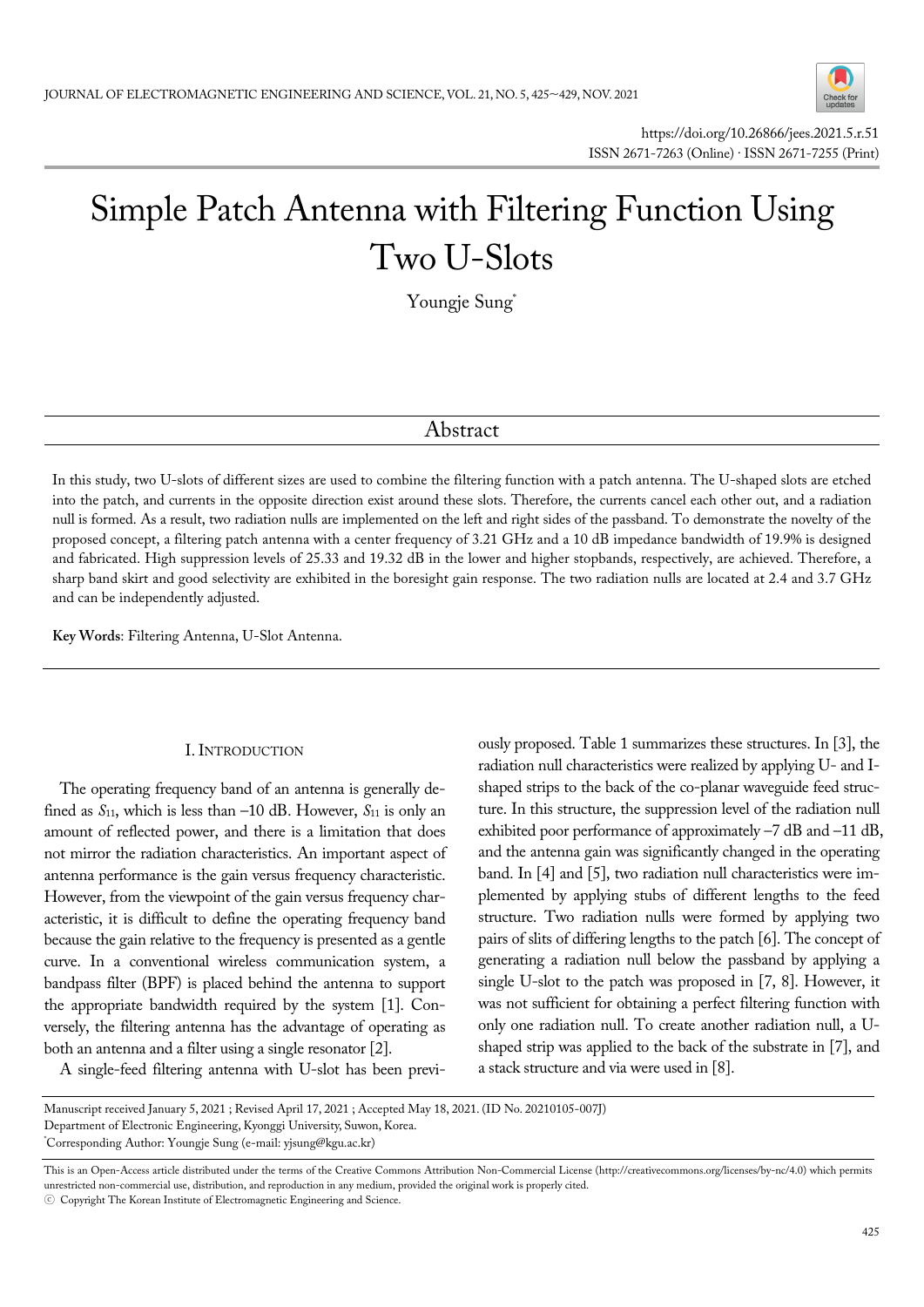| Study            | Freq. $(Hz)$ | $BW(\%)$ | Null level $(dB)$ | Size                                                                      | Gain (dBi) | Filtering structure                       |
|------------------|--------------|----------|-------------------|---------------------------------------------------------------------------|------------|-------------------------------------------|
| Wang et al. [3]  | 2.4          |          | $-26, -30$        | $r = 0.13\lambda_0, h = 0.1\lambda_0$                                     | 4          | Two stubs                                 |
| Hu et al. $[4]$  | 3.5          | 71.7     | $-7, -11$         | $1.1\lambda_0 \times 0.88\lambda_0 \times 0.145\lambda_0$                 | 4.2        | Two U-slots, two U-strips                 |
| Zhang et al. [5] | 1.9          | 5        | $-20, -40$        | $0.63\lambda_0 \times 0.51\lambda_0 \times 0.01\lambda_0$                 | 6.7        | Two U-shaped patches, multi-stub feedline |
|                  | 2.6          |          | $-30, -40$        |                                                                           | 7.3        |                                           |
| Jin et al. $[6]$ | 5.2          | 7        | $-30, -35$        | $0.35\lambda_0 \times 0.24\lambda_0 \times 0.027\lambda_0$                | 6.6        | Two slits                                 |
| Yang et al. [7]  | 5            | 19.7     | $-40, -25$        | $0.66\lambda_0 \times 0.66\lambda_0 \times 0.098\lambda_0$                | 7.4        | Split-ring slot, U-shaped strip           |
| Zhang et al. [8] | 2.5          | 16       |                   | $-24, -24, -26$ $0.55\lambda_0 \times 0.55\lambda_0 \times 0.09\lambda_0$ | 9.7        | U-slot, stack                             |

Table 1. Comparison with previous filtering antennas with U-slot

In this study, two U-slots of different sizes are applied to the patch surface. To implement the two slots on one patch surface, their directions are set differently so that a small U-slot is located within a large U-slot. The two U-slots form radiation nulls at the bottom and top of the passband. The proposed structure has the advantage that both radiation nulls can be independently controlled.

# II. GEOMETRY

Fig. 1 shows the proposed filtering antenna, where two Ushaped slots are applied to a rectangular patch of size  $L_p \times W_p$ . This antenna is located on the top layer of the substrate and the metal surface existing on the opposite layer is removed. The substrate has a dielectric constant of 2.2 and a thickness of 1.57 mm. To improve the antenna bandwidth, the distance between the substrate and ground plane, denoted by *H*, is filled with air.



The size of the ground plane is set to 70 mm  $\times$  70 mm. The size of the outer U-shaped slot is  $L_1 \times W_1$ , that of the inner Ushaped slot is  $L_2 \times W_2$ , and the width of the two slots is set equally to *s*. The distance between the two slots is set to *dx* and  $d<sub>y</sub>$  in the *x*- and *y*-axis directions, respectively. The feed point is set 2 mm away from the patch center. The optimum feed point is obtained using High-Frequency Structure Simulator (HFSS; Ansys Inc., Canonsburg, PA, USA).

# III. OPERATING PRINCIPLE

Fig. 2(a) and (b) present the simulated results of comparing the reflection coefficient and the realized gain of the four antennas; this result can be used to explain the operating principle of the proposed structure. For the simulation, the dimensions in Fig. 1 are set as  $L_p = 33$  mm,  $W_p = 31$  mm,  $L_1 = 18.6$  mm,  $W_1 =$ 8.4 mm,  $L_2 = 17.1$  mm,  $W_2 = 4.2$  mm,  $s = 0.3$  mm,  $d_x = 1.8$  mm, *dy*=3.9 mm, and *H*=8 mm. In Fig. 2, "*Ant.with inner slot*" indicates a structure that includes only the inner slot in the proposed structure, while "*Ant.with outer slot*" indicates a structure in which only the outer slot is applied to a rectangular patch. To ensure appropriate comparison, all four antennas are assigned the same parameters. In the case of an antenna with only the inner slot, the matching characteristic deteriorates, which can be improved by adjusting the feed position or slot parameter. The proposed antenna comprises three resonances, as shown in Fig.  $2(a)$ . The antenna with only the outer slot has the first and second resonances among the three resonances, whereas that with only the inner slot has the second and third resonances. This shows that the outer slot forms the first resonance, while the inner slot forms the third resonance. Furthermore, the second resonance frequency is formed by the patch.

A rectangular patch without two slots exhibits a single resonance characteristic and has the highest gain at the resonance frequency but does not have a radiation null frequency charac-Fig. 1. Proposed antenna with filtering function. the teristic on the left and right sides of the passband. Conversely,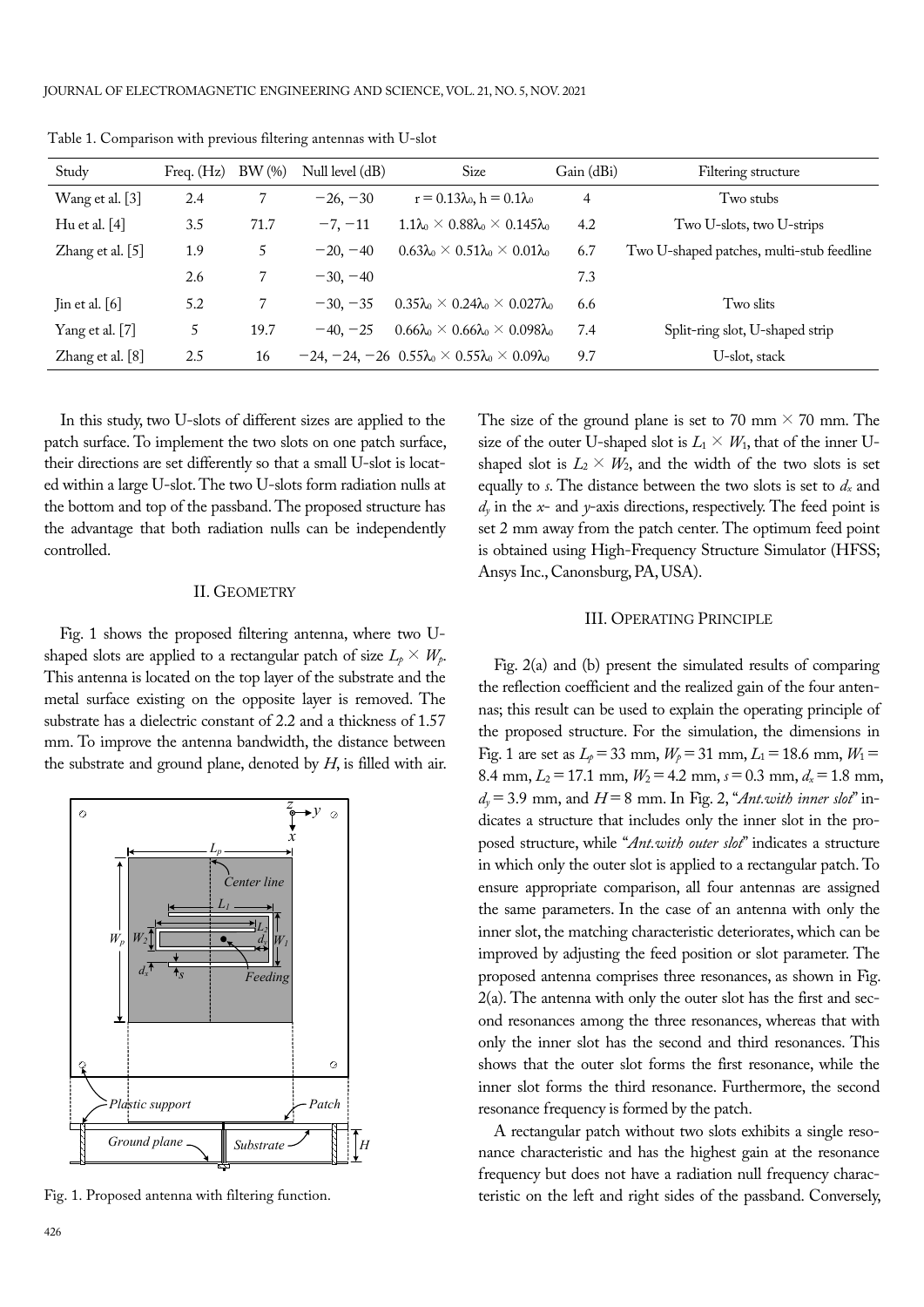

Fig. 2. Comparison of the simulated frequency response of antennas with and without two slots. (a) Reflection coefficient. (b) Realized gain. (c) Surface current distribution on the patch at the two radiation null frequencies. (d) E-field distribution of the patch at the operating frequency and two radiation null frequencies.

the proposed structure operates as a filtering antenna because radiation null frequencies exist on both sides of the passband. As shown in Fig. 2(b), the radiation null is formed by the outer and inner slots at frequencies below and above the passband, respectively.

Fig. 2(c) shows the vector current distribution formed at the patch surface. Simulations are performed at two radiation null frequencies, 2.4 and 3.7 GHz. Here, the red area indicates that the current is strong, while the blue area indicates that the current is weak. The current is strongly formed along the outer and inner slots at 2.4 and 3.7 GHz, respectively. This is consistent with the analysis result, according to which the radiation null is formed by the outer slot at 2.4 GHz and by the inner slot at 3.7 GHz. In Fig. 3, the current directions with respect to the slots are opposite to each other. The currents in different directions that are in proximity cancel each other out. Therefore, Fig. 2(c) proves that the radiation null is caused by the slot. Fig. 2(d) shows the electric field distribution at the operating frequency of the antenna and two radiation null frequencies. At 3.2 GHz, a strong electric field is formed on the left and right sides of the patch, and the radiation is found to occur in this area. In addition, strong electric fields are formed in the outer U-slot and inner U-slot at 2.4 and 3.7 GHz, respectively, where a radiation null is generated. This supports the fact that the U-slot produces a radiation null.



Fig. 3. Simulated frequency responses of the proposed antenna with different lengths *L*1: (a) reflection coefficient and (b) gain.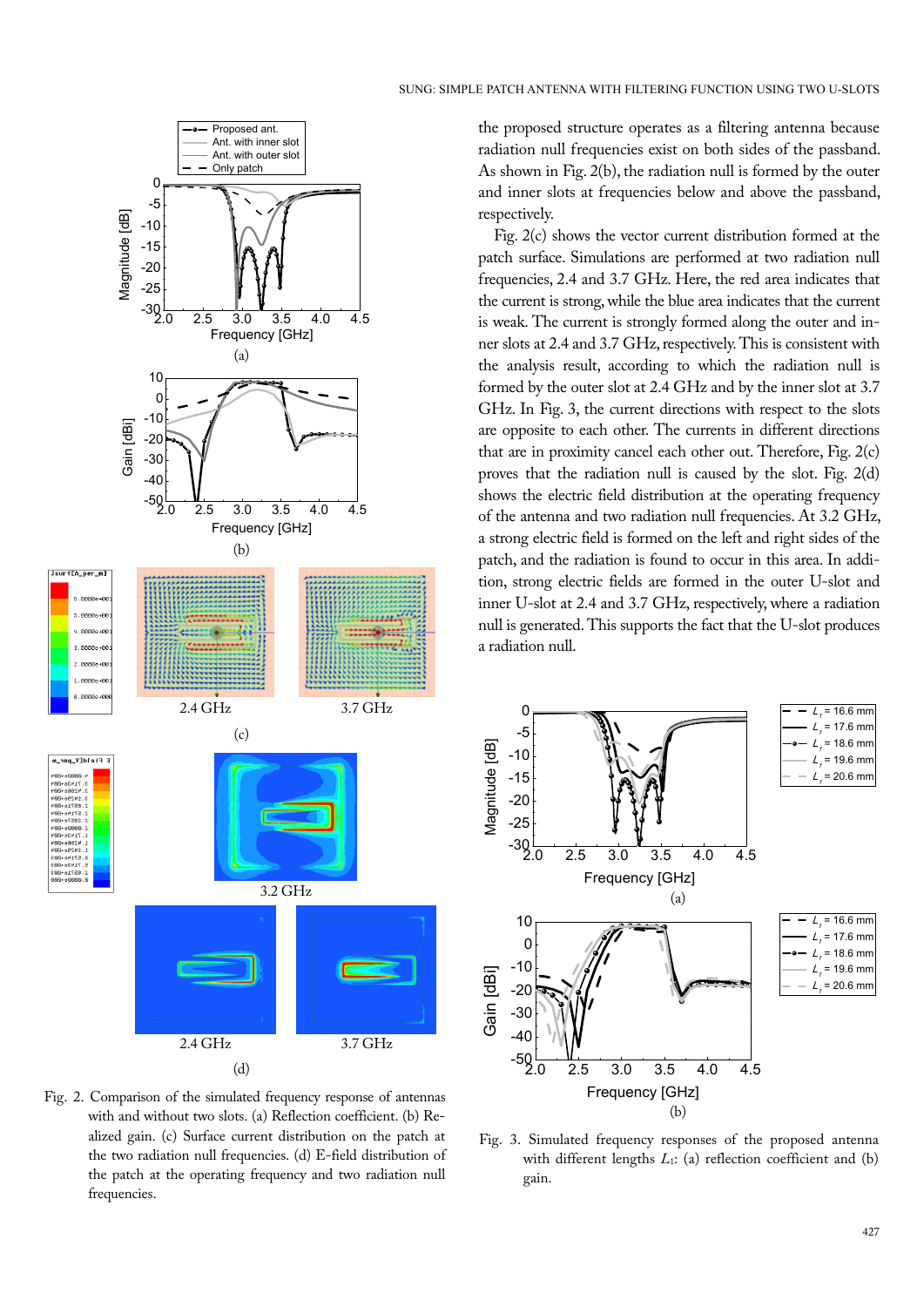#### IV. PARAMETER STUDY

Fig. 3 shows the simulation results of the reflection coefficient and the realized gain characteristics as the length  $L_1$  of the outer slot is changed. The parameters set for the simulation are the same as those mentioned previously, except for *L*1. As *L*1 changes, there are two changes in terms of the reflection coefficient. First, as  $L_1$  increases, the first resonance frequency decreases, but the other two frequencies remain almost constant. This is because the first resonance frequency is formed by the outer slot. Second, as *L*1 changes, the overall matching characteristics of the antenna change rapidly. In the present study,  $L_1$  is selected as 18.6 mm from the viewpoint of matching characteristics. The role of the outer slot becomes clear when the gain curve is observed as  $L_1$  changes. As  $L_1$  increases, the frequency of the radiation null formed under the passband decreases. At this time, the gain in the passband changes slightly according to the matching characteristics, and the radiation null formed above the passband barely changes.

Fig. 4 presents the simulation results of the antenna characteristics as the inner slot length  $L_2$  is changed. As  $L_2$  increases, the third resonance frequency decreases, while the other two resonance frequencies remain constant. Considering the matching characteristics, it is optimal when *L*2 is 17.4 mm. Additionally, as *L*2 increases, the radiation null frequency located above the passband tends to decrease. The radiation null frequency below the passband does not change with the change in *L*2. However, the radiation suppression level at the corresponding frequency shows a significant difference from  $-50$  dB to  $-20$ dB. This is because the inner slot is located between the feed point and the outer slot, and the change in the inner slot affects the radiation null at the frequency below the passband.

# V. SIMULATION AND MEASURED RESULTS

Fig. 5 shows the simulated and measured frequency responses of the fabricated antenna. The parameters of the fabricated antenna are as follows:  $L_p = 33$  mm,  $W_p = 31$  mm,  $L_1 = 18.6$  mm,  $W_1$  = 8.4 mm,  $L_2$  = 17.1 mm,  $W_2$  = 4.2 mm,  $s$  = 0.3 mm,  $d_x$  = 1.8 mm,  $d_v = 3.9$  mm, and  $H = 8$  mm. The proposed structure comprises three resonances and has a wide bandwidth of 19.9% (2.894–3.533 GHz) using an air substrate. In addition, the measured gain of the antenna is 7.2 dBi, with only a small change of 0.2 dB; thus, it exhibits almost constant characteristics in the operating band. Fig. 6 compares the simulated and measured radiation patterns at the center frequency of the antenna (i.e., 3.21 GHz). Fig. 7 shows a photograph of the fabricated antenna.



Fig. 4. Simulated frequency responses of the proposed antenna with different lengths *L*2: (a) reflection coefficient and (b) gain.



Fig. 5. Simulated and measured results of the proposed antenna: (a) reflection coefficient and (b) gain.